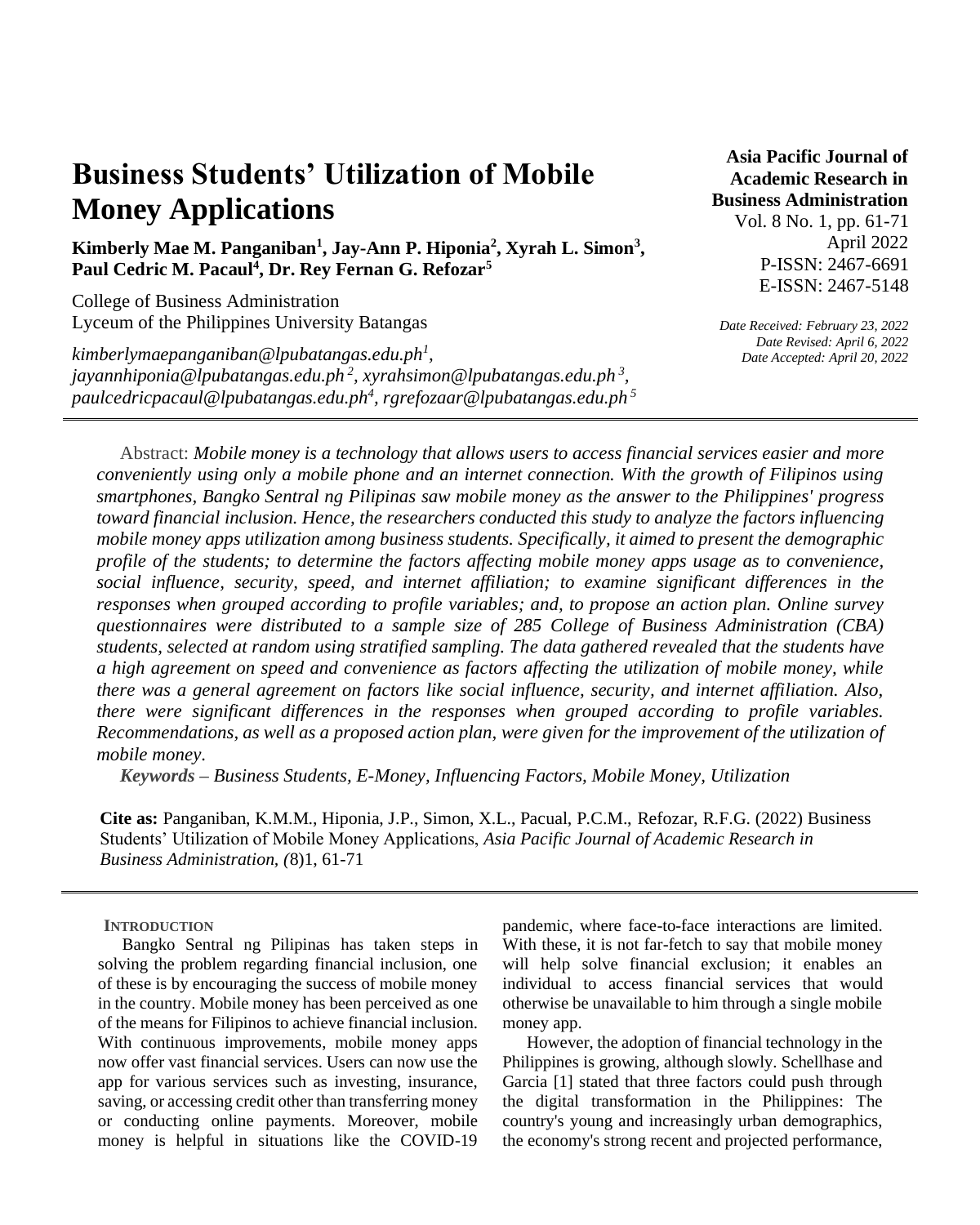and the growing popularity of mobile devices with internet access. An investigative study further found that the volume of digital payments increased in 2018 thus, in the same year, more Filipinos own an active mobile money account, compared to 2017. Growth was observed that resulted from a push by GCash and PayMaya, the leading providers of mobile money services [2].

Numerous studies have found that certain factors affect the willingness of consumers to use mobile money applications. Baganzi and Lau [3] and Koloseni and Mandari [4] stated that perceived security is an essential factor, with the latter even stating further that it has a positive relationship with convenience. Similarly, Chaves et al. [5] also found that convenience and security along with other factors affect the utilization of mobile money. For Chern et al. [6], factors such as speed, social influence, and convenience are relevant, while security has no significance. While Massally et al. [2] strongly believed that the poor internet connection in the Philippines negatively affects the experience of consumers.

Indeed, people have entered an era in which tools and technology play an increasingly important role in our daily lives. The researchers pushed this study to further explore other cashless systems via mobile phones. With the ongoing COVID-19 pandemic, where cashless transactions are favored, the researchers discovered that mobile money apps benefitted the students as it aids financial access at any given time. Researchers believed that this would make a significant contribution to existing studies on mobile money services as well as the improvement of mobile money apps. At an early age, this may serve as the students' reference or guide in understanding the cycle of how financial technology works as to the utilization of mobile money. As business students, this could help familiarize themselves with valuable skills beneficial to the corporate industry and the impact these skills can have on their personal growth and society.

### **OBJECTIVE OF THE STUDY**

This study analyzed the factors influencing the mobile money apps utilization among the College of Business Administration (CBA) students in Lyceum of the Philippines University – Batangas Campus.

More specifically, it presented the profile of the students in terms of sex, year level, program, average annual family income, mobile money apps used, sources of information, and transactions using mobile money; determined the factors affecting the mobile money apps utilization as to convenience, social influence, security, speed, and internet affiliation; examined significant differences in the responses when grouped according to profile variable; and, proposed an action plan to improve the utilization of mobile money apps of the students in Batangas City.

#### **METHODS**

#### **Research Design**

For this study, a quantitative method was used. The quantitative method is a method of objective measurement that involves a statistical, mathematical, or numerical examination of data acquired or the use of computing techniques to manipulate pre-existing statistical data [7]. Furthermore, the quantitative method was applied in analyzing to what extent do the factors (convenience, social influence, security, speed, and internet affiliation) affect the mobile money apps utilization among the College of Business Administration students in LPU - Batangas.

#### **Participants of the Study**

The sample of the study consisted of 285 CBA students with an effect size of 0.26, a power probability of 0.95, and an alpha level of 0.05 using G\*Power 3.1.9. The sample was selected at random using stratified sampling. Stratified sampling is a method of probability sampling and a type of random sampling where the population is divided into two or more groups (strata) based on one or more common characteristics [8]. This technique was used to highlight a specific subgroup within the population. Due to the accuracy involved, the required sample size was lesser and helped the researchers save time and effort.

#### **Instrument**

A modified and adapted survey questionnaire containing study-related questions was used as the key instrument. When data have been quantified, it was used to compare and contrast other studies and may be used to assess change. Likert-type or frequency scales were used to measure attitudes, opinions, or perceptions. These ordinal scales allow individuals to express how much the respondents agree or disagree with a particular statement. Thus, this method lets the readers uncover degrees of opinion that could make a real difference in understanding respondents' feedback.

The survey questionnaire was divided into two main parts. For Part I, the researchers made use of Questionnaire Design for Mobile Money FSP Multi-Country Study retrieved from World Bank Organization. Also, the researchers modified an instrument from the study of Moving into Cashless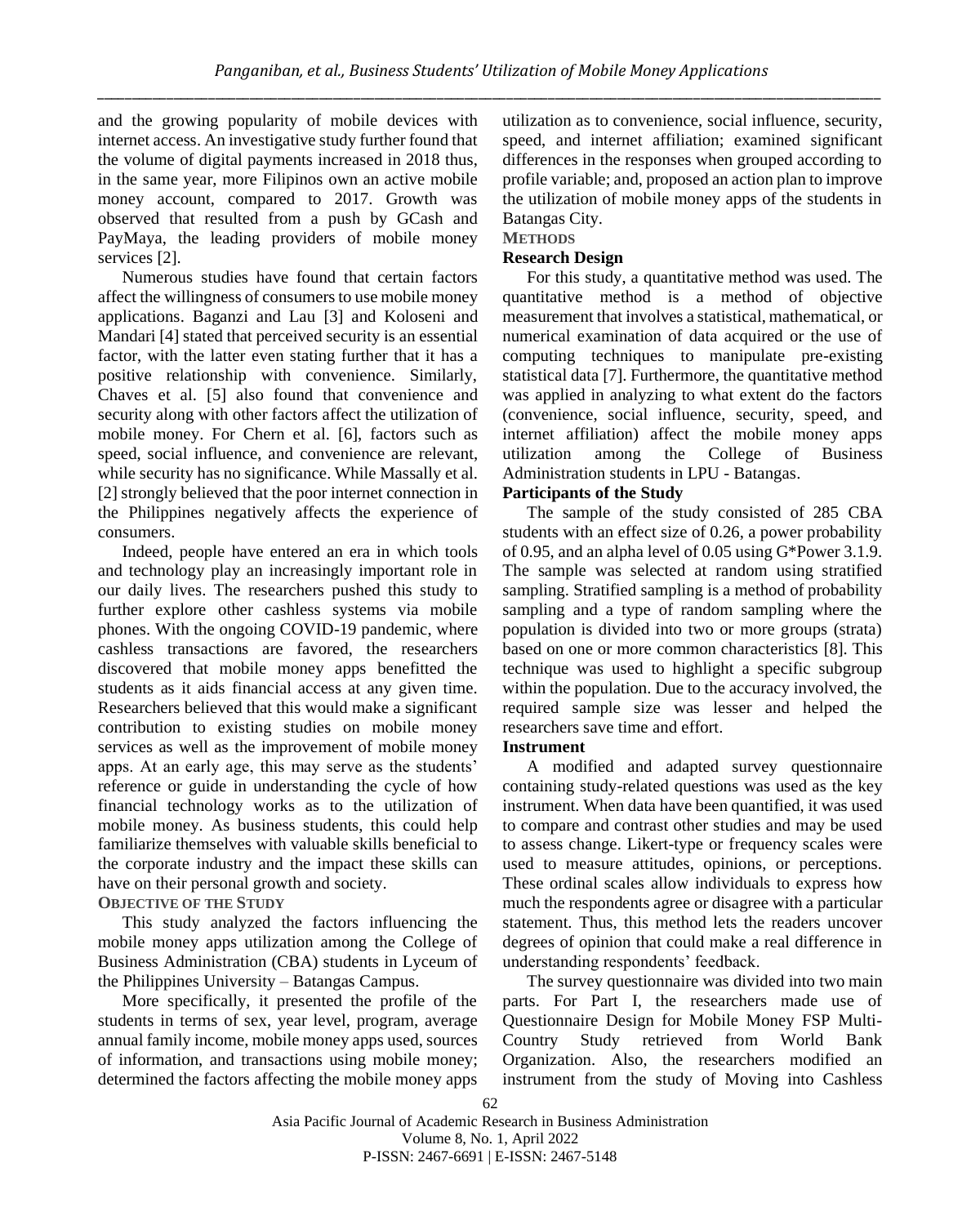Society: Factors Affecting Adoption of E-Wallet by Chern et al., [6] used in Part 2.

In Part I, the questions were mainly linked to demographic information of the respondents which includes gender, year level, program, average annual family income, transactions using mobile money, sources of information, and reasons why the respondents use mobile money. Meanwhile, Part 2 determined the factors affecting mobile money apps utilization in terms of convenience, social influence, security, speed, and internet affiliation.

#### **Procedure**

The researchers did the data gathering into four phases. The first phase included the approval of the Dean of the CBA Department for permission to conduct the survey. After the request was approved, the researchers proceeded with data collection using a survey questionnaire. The questionnaires were distributed to the respondents through online and social media platforms to avoid face-to-face human interactions due to the ongoing pandemic. A consent form was included with the survey questionnaires to ensure the respondents' privacy and confidentiality of data. A total of 285 questionnaires were collected, which took four weeks to complete. Third, the content and data analysis wherein various statistical tools were used to tabulate and evaluate all the data collected. Lastly, the researchers interpreted and analyzed the data gathered. The researchers summarized the necessary data and utilized them to answer the key objectives of the study. In addition, the answers obtained were used to form conclusions and recommendations.

#### **Ethical Consideration**

The voluntary participation of respondents served as the consent for their participation in the study. Following the Data Privacy Act that was written at the beginning of the questionnaire, none of the respondents were required or forced to provide personal information as it is their right to secure their data. Privacy and anonymity of respondents were of utmost importance. The information gathered was used for research purposes alone and would not be disclosed to any other party.

#### **Data Analysis**

The researchers used statistical tools to analyze and interpret the gathered data. The information and response of the respondents were processed and subjected to the following statistical treatment:

**Frequency Count and Ranking.** Items are classified according to a particular plan and an arithmetical count is made of the number of items within the text which belong to each classification or type. This method was used to present the demographic profile of the respondents in terms of gender, year level, program, average annual family income, mobile money apps used, transactions using mobile money, sources information, and reasons for using mobile money.

**Weighted Mean.** This method was used to determine the effect of the factors affecting mobile money apps utilization in terms of convenience, social influence, security, speed, and internet affiliation.

**Independent Sample T-Test and Analysis of Variance.** These methods compare the means between two unrelated groups on the same continuous, dependent variable. These were utilized to test significant differences among the demographic profile of the respondents, their awareness, and factors affecting the utilization of mobile money apps as to convenience, social influence, security, speed, and internet affiliation.

#### **RESULTS AND DISCUSSION**

Table 1 shows the factor influencing the use of mobile money apps in terms of convenience. The composite mean is 3.63 with a verbal interpretation of Strongly Agree which signifies that the respondents have the highest level of agreement in terms of convenience. When compared to traditional payment methods, mobile phone services offer agility, accessibility, and availability, as well as time and location flexibility. Apart from providing convenience in terms of space and time, mobile phone service also eliminates the inconvenient nature of payment devices such as desktops and laptops by allowing customers to conduct transactions using their phones. Furthermore, mobile payment systems can facilitate small transactions and minimize the annoyance experienced by consumers such as students who may conduct transactions involving small amounts of money. Convenience reflects the comfort of accessing a website or an app to transact online [9]. It has been proven that convenience has a significant impact on consumers' willingness to transact. Therefore, this signifies the ease of using technology to access the apps to purchase or do transactions online.

The item, "mobile money apps are easy to use," garnered the highest weighted mean of 3.76, interpreted as Strongly Agree. Respondents, as mobile money apps users, can pay bills or transfer money to another person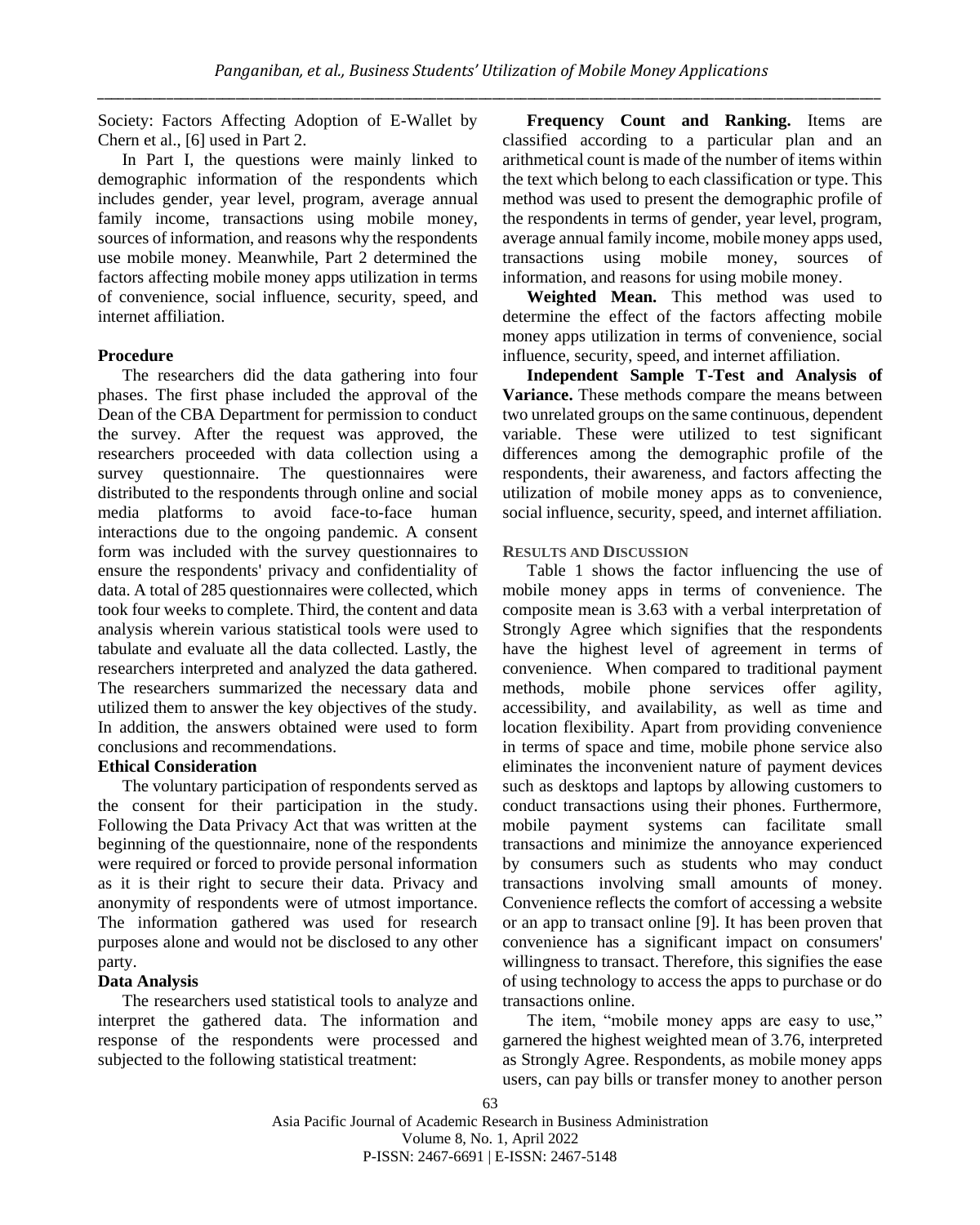just by downloading the mobile money application on their mobile phones and following the steps to create their account. They simply select their chosen service from their apps' mobile money menu. It is as simple as sending a text message. Indeed, the easiness to use is a fundamental factor in user attitude and behavior intention to use and adopt the technology. Studies have proven that it has a large effect on consumers' willingness to transact. Therefore, this indicates the simplicity of technology to access apps for consumers to make purchases or conduct transactions online. In other words, convenience while using the apps contributes to becoming the payment method of the respondents [10].

**Table 1.** *Convenience as a Factor Affecting the Mobile Money Apps Utilization*

| <b>Indicators</b>                                                                                                                                                                                                                                | WM   |                       | Rank |  |  |
|--------------------------------------------------------------------------------------------------------------------------------------------------------------------------------------------------------------------------------------------------|------|-----------------------|------|--|--|
| 1. Mobile money apps are easy to use.                                                                                                                                                                                                            |      | 3.76 Strongly Agree   |      |  |  |
| 2. Ensures access to accounts when abroad.                                                                                                                                                                                                       | 3.40 | Agree                 |      |  |  |
| 3. Convenient to use while on travel.                                                                                                                                                                                                            |      | 3.66 Strongly Agree   |      |  |  |
| 4.I would find a mobile payment procedure to be flexible to interact with.                                                                                                                                                                       |      | 3.62 Strongly Agree   |      |  |  |
| 5. Using mobile money apps would make me perform my financial transactions quickly.                                                                                                                                                              |      | 3.71 Strongly Agree   |      |  |  |
| <b>Composite Mean</b>                                                                                                                                                                                                                            | 3.63 | <b>Strongly Agree</b> |      |  |  |
| $I_1, \ldots, I_n$ $I_0$ $I_1$ $I_2, \ldots, I_n$ $I_1, \ldots, I_n$ $I_0$ $I_1$ $I_0$ $I_1$ $I_0$ $I_1$ $I_0$ $I_1$ $I_1$ $I_1$ $I_2$ $I_2$ $I_3$ $I_4$ $I_5$ $I_6$ $I_7$ $I_8$ $I_9$ $I_9$ $I_1$ $I_2$ $I_3$ $I_4$ $I_5$ $I_7$ $I_8$ $I_9$ $I$ |      |                       |      |  |  |

*Legend:3.50 – 4.00 = Strongly Agree; 2.50 – 3.49 = Agree; 1.50 – 2.49 = Disagree; 1.00 – 1.49 = Strongly Disagree*

Furthermore, performance expectation refers to the extent to which using mobile money apps assists consumers in performing activities. Effort expectancy and performance expectancy have a positive link. Baganzi and Lau [3] emphasized that when mobile money users believe the app is simple to use, their expectations for its performance rise.

While the second-highest mean of 3.71 interpreted as Strongly Agree is item 5; "using mobile money apps would perform financial transactions more quickly." For faster transactions, society would benefit from using a mobile money app. Users would immediately receive, send, and spend money. It saves time spent traveling to send/receive money or waiting in long lines to send/receive money or pay bills. Consumers such as students are greatly relieved because of this. According to Rosenberg [11], a payment app functions similarly to a digital wallet in that users do not need to carry their wallets with them. It's a fast and easy way to send and receive money, as well as pay for items online and in stores. Cashless payments can be advantageous to consumers because they are perceived as quick and convenient, assuming that no issues with the methods are found, such as queues. Consumers are also interested in the contactless payment technique since it improves the shopping experience. Favored factors include faster and more cost-effective service [12].

Last is item number 2, which ensures access to account when abroad has the lowest weighted mean of 3.40, interpreted as Agree. Mobile money apps have significantly changed the financial world by making it more diverse. It guarantees account access when traveling abroad as long as one keeps an active Philippines mobile number (any PH network). If one is currently traveling abroad, he/she has to ensure that his/her SIM/mobile phone has roaming enabled. Additionally, one of the most significant advantages of mobile money apps is their ease of use. Almost any financial transaction can be completed using mobile money apps. So, if users are in a rush and need to transfer money from one account to another, they do not have to go to a branch or wait until they get home as accounts can be accessed 24/7 [13]. This allows students to keep a watch on their finances, as they can monitor their spending regularly. It also allows them to learn about any unauthorized transactions immediately and discuss them [14].

Table 2 illustrates the factors influencing the use of mobile money apps in terms of social influence. The composite mean is 3.14 with a verbal interpretation of Agree which signifies that the respondents have an average level of agreement in terms of social influence. While increasing the rate of adoption of consumerfocused digital services, especially mobile-based services, social influence plays a key role. If users' confidence in using new technology is low, social groups might help them develop a perceived support structure for trying them out. Moreover, the researchers believed that if there was support from social groups, even if one started using such a service, it would have an impact on the experience connected with such usage. The better the service user experience, the more support there was when people were using it.

According to the study of Yang et al. [10], social

64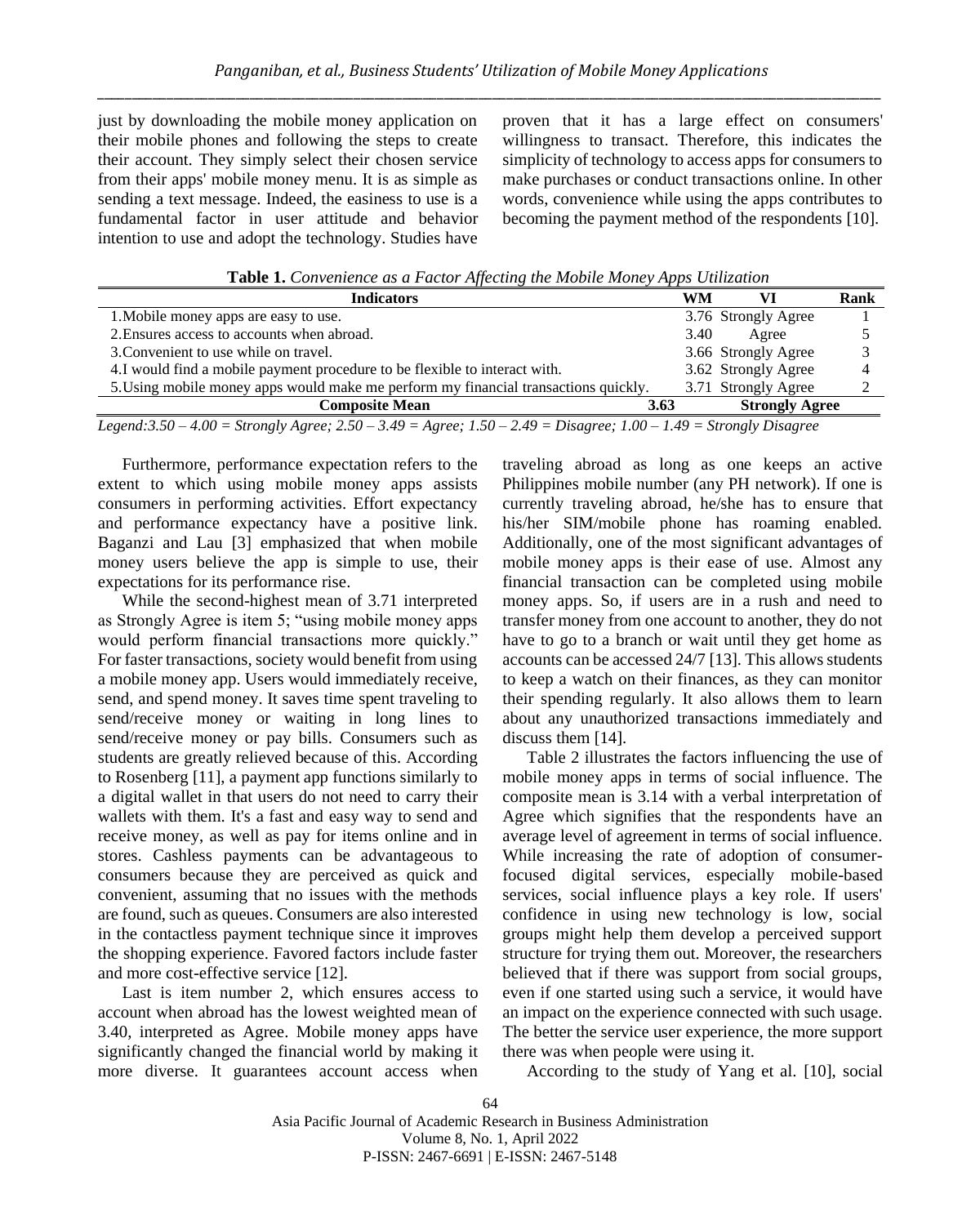influence has been significantly constructed to assess consumers' desire to use mobile payment. The potential influencers for consumers to use are family members, friends, colleagues, and neighbors. Hence, social influence denotes the effect of environmental factors

that encourage consumers to purchase or sell new products. Meanwhile, Chaouali et al. [15] reported that social influence affected the mindset of every individual on the use of new innovative products through technology services.

|    | <b>Indicators</b>                                                           | WM   | VI    | Rank |
|----|-----------------------------------------------------------------------------|------|-------|------|
|    | People who influence my behavior think that I should use mobile money apps. | 3.31 | Agree |      |
|    | My friends think that I should use mobile money apps.                       | 3.34 | Agree |      |
|    | Using mobile money apps is considered a status symbol among my friends.     | 2.79 | Agree |      |
| 4. | People who are important to me expect me to use mobile payment technology.  | 3.01 | Agree |      |
|    | People who are important to me are likely to recommend using mobile         | 3.26 | Agree |      |
|    | payment technology.                                                         |      |       |      |
|    | <b>Composite Mean</b>                                                       | 3.14 | Agree |      |

*Legend:3.50 – 4.00 = Strongly Agree; 2.50 – 3.49 = Agree; 1.50 – 2.49 = Disagree; 1.00 – 1.49 = Strongly Disagree*

In this table, item number 2, "my friends think that I should use mobile money apps," ranked first with a weighted mean of 3.34 interpreted as Agree. The respondents engage in a lot of campus activities and even outside the university premises. They became exposed to plenty of people and organizations. As the days pass by, they are meeting strangers that turned into friends. As their bonds strengthen, they are continuously influenced by the opinions of others. The subjective influence of contributing variables such as friends' views on mobile money users' actions refers to social influence. Previous researchers have discovered some information on why friends have such an effect on people. Studies show that users are influenced by social relationships in a variety of ways. It can directly influence user decisions, which can be viewed as the short-term influence of social relationships. Users care about the opinions of their trusted friends [16].

Secondly, Item number 1, "people who influence my behavior think that I should use mobile money apps," garnered a weighted mean of 3.31 interpreted as Agree. The potential influencers for respondents are their family members, friends, colleagues, and neighbors. Social influence denotes the effect of the environment they relate to that encourages them to purchase new products and adapt to mobile money services. Any person that the respondents look up to wants them to utilize mobile money apps. Influencers believe that respondents can benefit from the utilization of a mobile money app as there are greater returns from using the technology. Mobile phones are typically used in public or social settings where users can observe the behavior

of others. Social influence affects individuals' behaviors in the adoption of mobile phone services. Likewise, in a study by Koenig-Lewis et al. [17], social influence is firmly rooted in models of technology acceptance and, more broadly, consumer behavior models. Because the adopter's social environment is important in the mpayment process of adoption, promoting m-payment services through word of mouth from opinion leaders is critical for the quicker dissemination of these technologies to young people. Offline and online encouragement of word of mouth will aid in persuading young consumers with a high level of social influence.

Lastly, Item 3, "using mobile money apps is considered a status symbol among my friends," ranked the lowest with a weighted mean of 2.79 interpreted as Agree. The advancement of electronic services such as mobile money apps makes consumers have a status symbol in the community. Using mobile money services slowly becomes a normal part of our lives when we need to perform financial transactions because it is of high value. Respondents are likely to join the trend to feel a sense of belongingness among their circles. Concerning these arguments, Gharaibh [18] recognized that the adoption of mobile money services is influenced by social factors. Past studies have identified social influence as a significant factor in consumer behavior, and not a single person in this world can completely avoid the influence of others. The reason could be people change their ideas and actions to meet the standards of a social group because they perceive the need to act in a certain way to meet social pressure [19].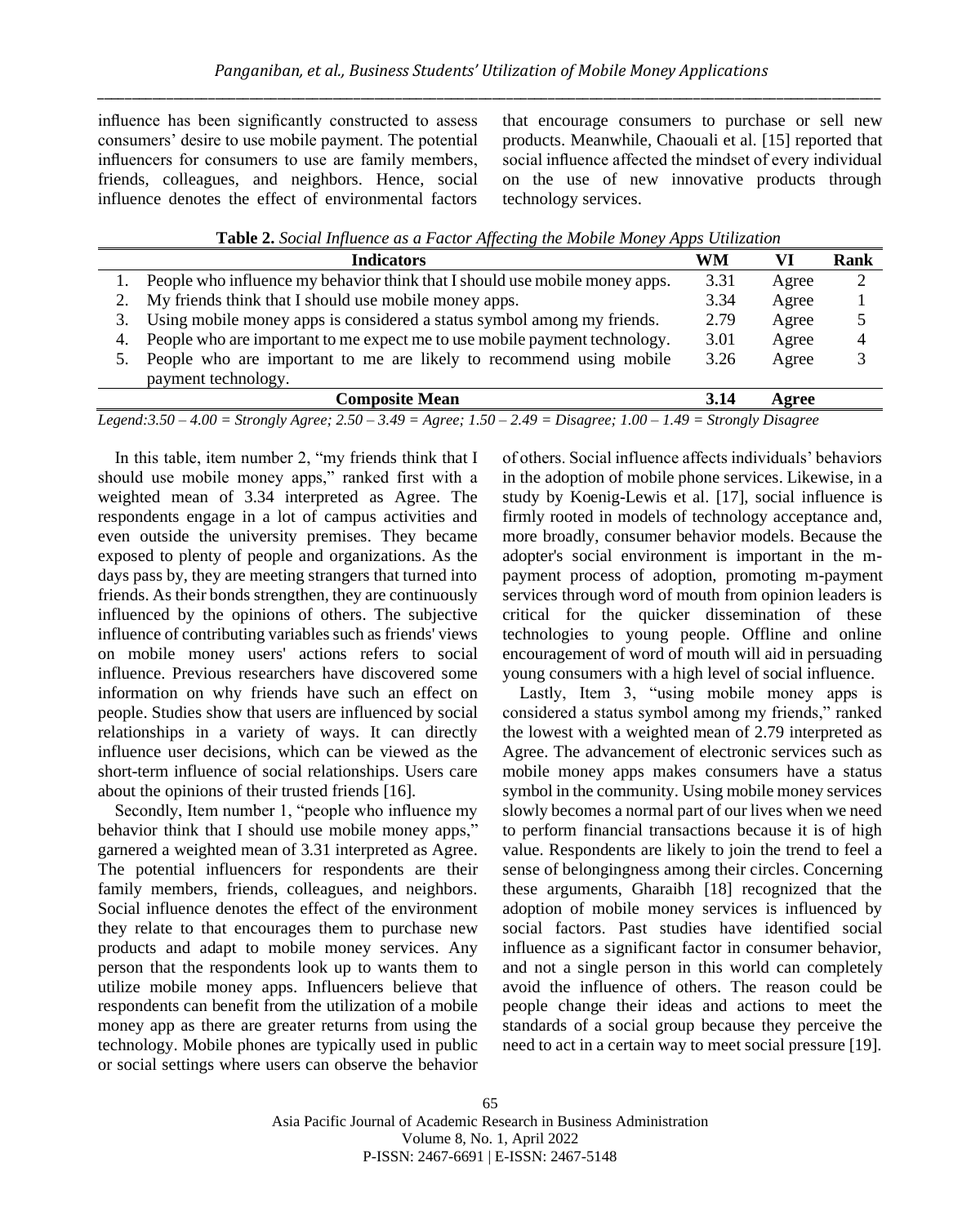| <b>Table 3.</b> Security as a Factor Affecting the Mobile Money Apps Utilization |                                                                                                                              |      |       |      |
|----------------------------------------------------------------------------------|------------------------------------------------------------------------------------------------------------------------------|------|-------|------|
|                                                                                  | <b>Indicators</b>                                                                                                            | WM   | VI    | Rank |
|                                                                                  | Satisfied with the security system.                                                                                          | 3.41 | Agree | 4    |
|                                                                                  | Mobile money apps keep customers' information private and confidential.                                                      | 3.47 | Agree |      |
| 3.                                                                               | Customers' financial information is protected.                                                                               | 3.49 | Agree |      |
| 4.                                                                               | It keeps my payment credentials secure.                                                                                      | 3.46 | Agree |      |
|                                                                                  | Mobile money apps ensure protection against the risk of fraud and financial                                                  | 3.38 | Agree |      |
|                                                                                  | loss.                                                                                                                        |      |       |      |
|                                                                                  | <b>Composite Mean</b>                                                                                                        | 3.44 | Agree |      |
|                                                                                  | $I_{200}$ $(1.250 - 4.00 -$ Strongly Agree: $250 - 3.40 -$ Agree: $150 - 2.40 -$ Discorse: $1.00 - 1.40 -$ Strongly Discorse |      |       |      |

**Table 3.** *Security as a Factor Affecting the Mobile Money Apps Utilizati***on**

*Legend:3.50 – 4.00 = Strongly Agree; 2.50 – 3.49 = Agree; 1.50 – 2.49 = Disagree; 1.00 – 1.49 = Strongly Disagree*

Table 3 shows the security and privacy concerns of the respondents regarding the mobile money apps. This indicates that with the corresponding indicators, security's composite mean of 3.44 justifies that the respondents agree that they felt secure when doing mobile money apps transactions. Security is the programs and procedures that are used to authenticate information sources and to ensure that there is privacy and integrity to avoid issues regarding data and networks [20]. Customers, as well as banks and mobile money apps, value security. When utilizing mobile applications, customers want to know that their data, and most importantly, their money, is secure. Mobile security concerns are equally significant for banks and mobile money apps. Even if a customer's error causes data leakage or money loss, a bank's reputation might be damaged. According to Traynor and Butler [21], these could be exposed to many vulnerabilities. The researchers observed that many applications created their own communications protocols that could allow an attacker to capture account information, impersonate users and steal money with ease. Some of the weaknesses would require an attacker to be physically near their target. Crucial to the success of these systems is genuine cooperation between the technology, policy, and NGO communities.

The item, "customers' financial information is protected," garnered the highest weighted mean of 3.49 interpreted as Agree. When using mobile money apps, users want to know that their data, and most importantly, their money, are safe. Mobile money applications assist users to check account balances, transfer money, or pay bills. These applications are becoming more sophisticated in terms of services and features, allowing users to transact more quickly and efficiently. These users value the quick and informal transactions that these applications provide. Since mobile money apps are directly linked to users' finances, they become enticing targets for cybercriminals. With that, security should be

a top priority. A study conducted by Koloseni and Mandari [4] in Tanzania stated that most mobile phone payment service users were so concerned about whether the mode of payment was secure. The security risk perceived in this study was the uncertainty of trust. Customers' trust had a significant positive relationship when compared with the perceived ease of use. The findings implied that most consumers would put much of their concern on matters of reliability, accuracy, privacy, safety, and to a certain extent of physical contact.

While, Item number 2, "mobile money apps keep customers' information private and confidential," ranked second with a weighted mean of 3.47 interpreted as Agree. The respondents agreed that mobile money apps are protecting their personal information. Respondents feel that mobile money apps are safe and worry-free. Utilizing mobile money apps has become a new norm and is favored by users because it's safer than the traditional methods. Ghana approved a comprehensive data protection bill in February 2012, establishing users' rights to data access, control, and consent to use. In addition, the bill establishes a Data Protection Commission to enforce and regulate the new law. Furthermore, in Kenya, a draft bill about electronic retail requires user consent for any information sharing. Both are constructive measures that demonstrate the two countries' recognition of the need to protect users and foster trust to expand the efficiency of new technologies such as mobile money.

Moreover, item 5, "mobile money apps ensure protection against the risk of fraud and financial loss," has the lowest weighted mean of 3.38, interpreted as Agree. Users will not adopt mobile money apps unless it is safe and secure. They are concerned about their privacy and are worried that the advent of mobile money technology will leave them more vulnerable than ever to identity theft and invasive data collection. The respondents have highly agreed when it comes to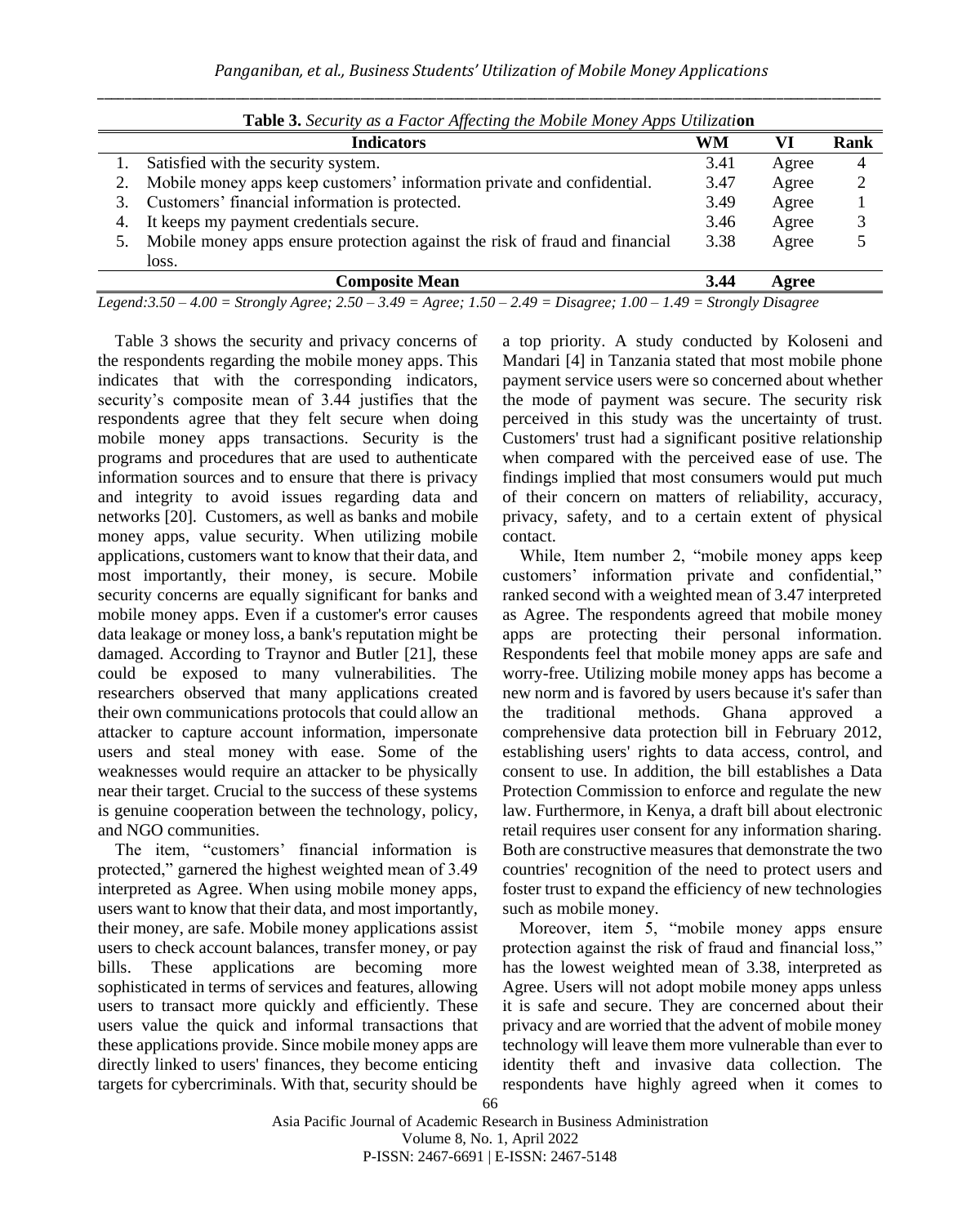customers' private and financial information being protected and secured but, a lower level of agreement on security systems and protection against fraud and financial loss. Baganzi and Lau [3] said that it is necessary to have structural assurance – mobile money has the legal structures, technological structures, and efficient security measures– to guarantee that mobile money transactions are always completed successfully which would reduce the perceived risk in using mobile money and positively help in consumers having more intention to adopt mobile money, therefore making mobile money successful.

**Table 4.** *Speed as a Factor Affecting the Mobile Money Apps Utilization*

| <b>Indicators</b>                                                                                                            | WM   | Verbal Interpretation | Rank |  |
|------------------------------------------------------------------------------------------------------------------------------|------|-----------------------|------|--|
| I believe that using mobile money will improve the speed of transactions.                                                    | 3.73 | <b>Strongly Agree</b> |      |  |
| Transactions will be faster compared to traditional payment methods.                                                         | 3.70 | <b>Strongly Agree</b> | 2.5  |  |
| It will save my time in using the mobile money payment system.                                                               | 3.70 | <b>Strongly Agree</b> | 2.5  |  |
| Using mobile money can get a quick response.                                                                                 | 3.67 | <b>Strongly Agree</b> |      |  |
| No waiting time/delay.                                                                                                       | 3.45 | Agree                 |      |  |
| <b>Composite Mean</b>                                                                                                        | 3.65 | <b>Strongly Agree</b> |      |  |
| $100 - 5$ , $11 - 250 - 310 - 1$ , $150 - 210 - 5$ ; $100 -$<br>$1/10$ $0.1$ $1.1$<br>$\mathbf{r}$ $\mathbf{r}$ $\mathbf{r}$ |      |                       |      |  |

*Legend:3.50 – 4.00 = Strongly Agree; 2.50 – 3.49 = Agree; 1.50 – 2.49 = Disagree; 1.00 – 1.49 = Strongly Disagree*

Table 4 depicts indicators of speed when using mobile money apps. The composite mean of 3.65 signifies a verbal interpretation of Strongly Agree that imposes a great advantage of speed when using a mobile money service. Mobile money apps decrease or eliminate the need for users to carry payment methods like cash and credit cards. Adding payments to a device that is already in use makes the procedure easier and more convenient than ever before. Mobile money services make the consumers digitally empowered, reduce intermediation and thereby make society cashless and paperless. It plays a vital role as in this digital world, the users have their phones and in just a few clicks, users can easily transfer money without the constraints of geographical distance between payer and payee, access to paper bills, and time (Grover et al., [9]). As there is speed in transactions, Kar [22] stated that higher system responsiveness means less time and effort for the user. This will likely improve the user's satisfaction with the service encounter. He further added that the responsiveness of the customer's service is also essential especially when there are technical issues with the application. Thus, quick human intervention at these times results in positive usage satisfaction.

The respondents strongly agreed with the first indicator that using mobile money apps will improve the speed of transactions having a weighted mean of 3.73. Users can utilize their spare time to meet their objectives and are more likely to be satisfied with the service encounter. The speed of the mobile money apps is also recognized if an electronic transaction cannot fulfill intended results and requires human involvement due to technical or process-related problems. Some delays cannot be predicted while using mobile money apps. This is due to crowded transactions hence, there will be a waiting time or delay in getting a response. Users would always want a fast and less hassle way of transacting; the faster the transaction is done, the lesser the time and effort for the user, which leads to the users' satisfaction. The respondents believed that using mobile money will improve the speed of transactions and will save their time, this is because unlike the traditional payment method there is no need to fall in line and wait until it's their turn or until their number is called. According to Kar [22], users believe that doing transactions electronically is faster than other traditional payment methods.

Item number 2, transactions will be faster compared to traditional payment methods, ranked second with a weighted mean of 3.70 interpreted as Strongly Agree. Item number 3, "will save my time for using the mobile money payment system," tied and got the same weighted mean. Using mobile money is believed to provide faster service compared to traditional payment methods since it can be done with just one click in your mobile phone app. Unlike the traditional way of paying where the cashier needs to do multiple small activities before the transaction can be completed, mobile money apps only need the user to input the important information and click one button to complete the transaction. According to the findings of Akinyemi and Mushunje [23], mobile money is perceived to be faster and easier along with other factors (safe, trustworthy, convenient, costeffective, and easy) compared to other methods of payment and this perception highly affects the user's adoption of mobile money. Additionally, Haonga [24]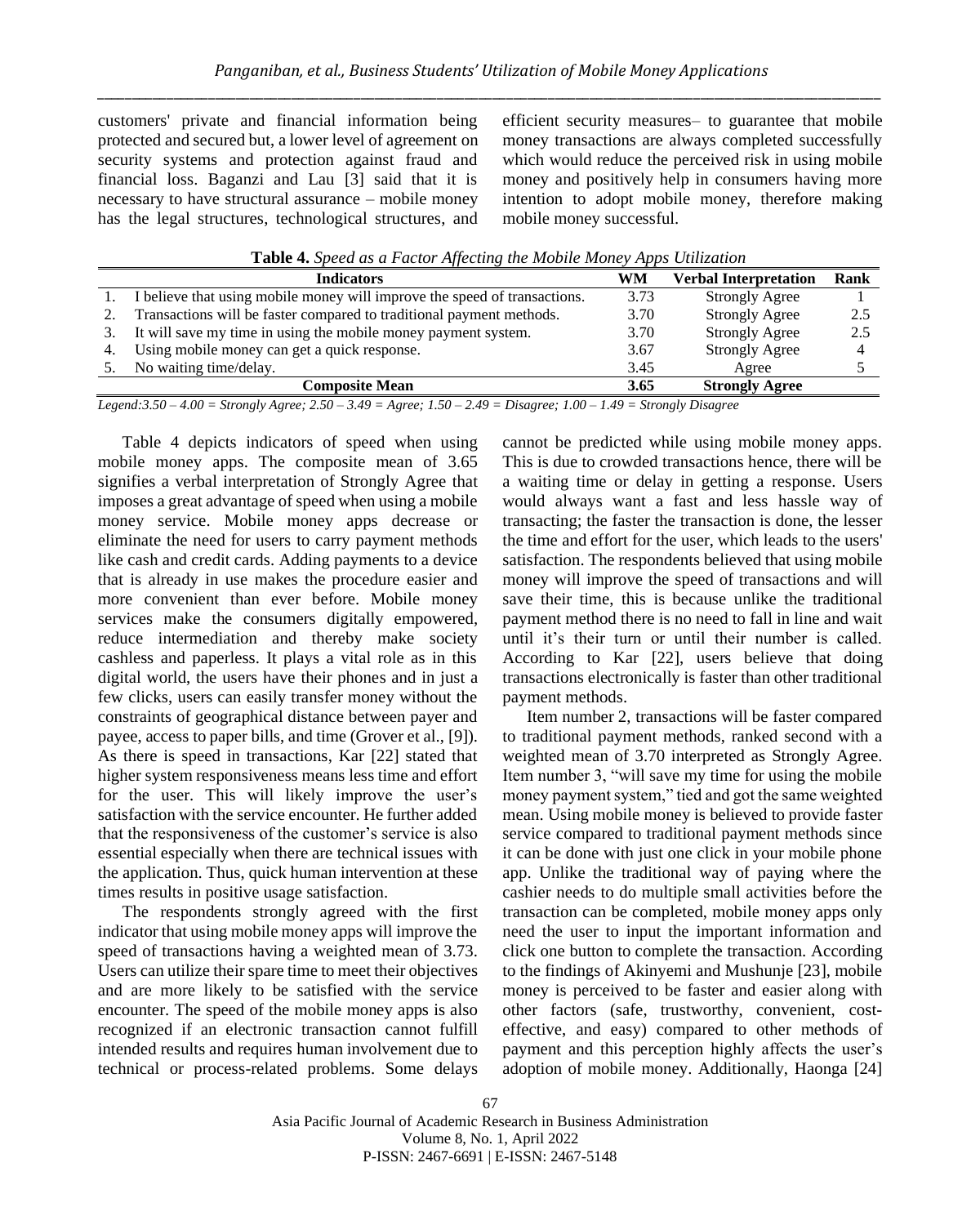concluded that using mobile financial transactions provided SMEs to reduce operating costs as well as increased the ability of SMEs to expand their networks, thus increasing their performance.

Item 5, "no waiting time/delay," has the lowest weighted mean of 3.45 interpreted as Agree. The delay and waiting time experienced by the users can be associated either with a poor internet connection or a technical issue within the app. Nonetheless, it can highly affect the intention to use the users and potential users. This is supported by Otieno et al. [25], where the

researchers found that users who experienced delays were irritated due to being forced to wait for a long time. Some users who experienced delays with the mobile money app went back to using cash-based transactions. For them, it is preferable especially, in times of emergency, where money is required more urgently. Thus, they concluded that the delays experienced during transactions can lead to the users' and potential users' subjective views of the mobile money app. Therefore, this demotivates them and negatively influenced their behavioral intention to use.

**Table 5.** *Internet Affiliation as a Factor Affecting the Mobile Money Apps Utilization*

|    | <b>Indicators</b>                                                                                                                                                                                                                             | WM                          |                       | Rank |
|----|-----------------------------------------------------------------------------------------------------------------------------------------------------------------------------------------------------------------------------------------------|-----------------------------|-----------------------|------|
|    | The wireless networks are safe.                                                                                                                                                                                                               | 3.33                        | Agree                 |      |
|    | There are network communication problems when using mobile money apps.                                                                                                                                                                        | 3.27                        | Agree                 | 3.5  |
| 3. | Immediate response is given in case of network failure.                                                                                                                                                                                       | 3.27                        | Agree                 | 3.5  |
| 4. | The transactions are usually completed successfully.                                                                                                                                                                                          | 3.54                        | <b>Strongly Agree</b> |      |
|    | Transactions are often completed even with a poor internet connection.                                                                                                                                                                        | 2.96                        | Agree                 |      |
|    | <b>Composite Mean</b>                                                                                                                                                                                                                         | 3.27                        | Agree                 |      |
|    | $\mathbf{r}$ . A so a so that is seen as soon in the second second second second second second second second second second second second second second second second second second second second second second second second seco<br>$\cdots$ | $\sim$ $\sim$ $\sim$ $\sim$ | $\sim$ $\sim$ $\sim$  |      |

*Legend:3.50 – 4.00 = Strongly Agree; 2.50 – 3.49 = Agree; 1.50 – 2.49 = Disagree; 1.00 – 1.49 = Strongly Disagree*

Table 5 presents the internet affiliation factor in the utilization of mobile money apps. The composite mean of 3.27 with a verbal interpretation of Agree signifies that the respondents have an average level of agreement. The fourth item, "transactions are usually completed successfully," has the highest weighted mean score of 3.54 with a verbal interpretation of Strongly Agree. Internet connection is needed for mobile money apps to function and deliver their services. It is why the availability or the strength of the connection of the internet in the area where the individual is located can affect their adoption of mobile money. According to the findings of Llanto et al. [26], users of mobile money are concerned about the weakness and intermittent mobile network signal because of poor internet infrastructure. Though there are improvements, the internet infrastructure in the Philippines is still lacking when compared to the number of internet users; with only 16,500 base stations all over the country which means there are 1.5 4G sites for every 10,000 people, and these results are 75% lower than the needed capacity [2].

On the other hand, "transactions are usually completed successfully," garnered the highest weighted mean of 3.54 interpreted as Strongly Agree, ranking first out of all the items. One major concern when it comes to the internet is its speed. The completion of one transaction is related to the speed of the internet and problems arise when the connection is slow. Because of

this, a lot of mobile money users and potential users are often discouraged to use mobile money apps. But the internet connectivity in the Philippines is gradually improving. According to DICT [27], as of March 2021, the internet speed has increased compared to past performances with an average download speed of 44.25 Mbps (fixed broadband) and 25.43 Mbps (mobile internet). This is still low compared to the global average of 98.67 (fixed broadband) and 48.40 (mobile internet) however, we can see a steady improvement. Hence, the respondents strongly agree that transactions are often completed. With this, the usage of mobile money is likely to increase. Transacting will be faster, with fewer issues with the connection. Especially now that the pandemic increased the internet usage of Filipinos, more people are doing transactions online. BSP [28] has stated that the pandemic has affected the drastic increase in ecommerce transactions and even before the pandemic, e-money account penetration showed a remarkable growth compared to all types of accounts in 2019, increasing to 8% from 1.3% in 2017.

It is followed by Item 1, "the wireless networks are safe" which ranked second with a weighted mean of 3.33 interpreted as Agree. Another major concern when it comes to the internet is its safety. Since there has been a lot of news about information leaks regarding digital financial services, plenty of potential users and even current users are uncertain about mobile money apps.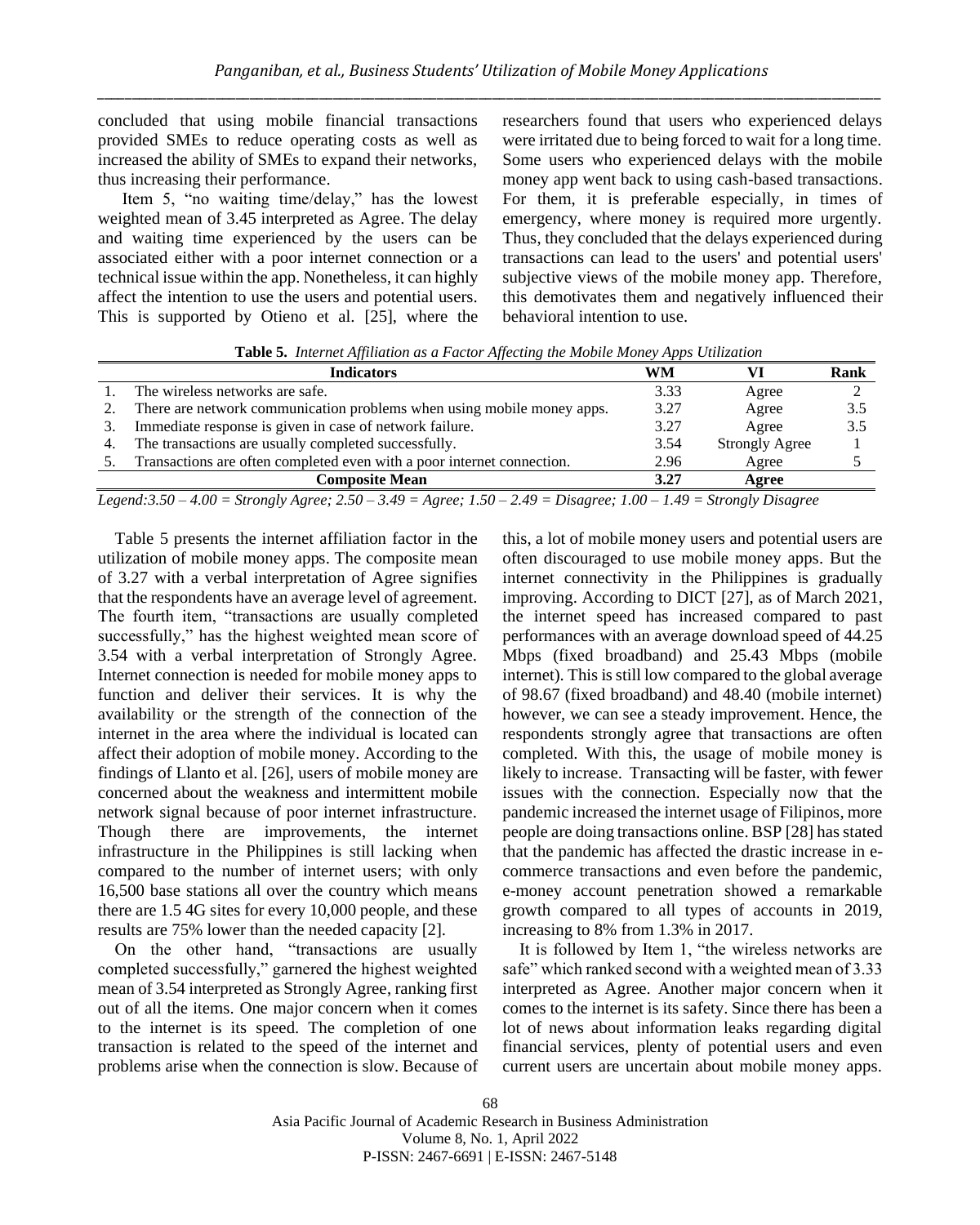This is supported by Baganzi and Lau [3] who found that the perceived risk of mobile money users, the perception that they may incur financial losses and loss of personal information, can negatively impact their usage of mobile money apps. However, the respondents agreed that the wireless connection is safe. With technology being more prominent with the new generation, called the digital generation, it is likely that the respondents, who belong to this generation, will therefore have a sense of trust in the technology. Davies [29] has attributed mobile money usage to age and generation. Compared to the older generation who resisted the use of cashless payment, the younger generation is likely to embrace a cashless society. This is due to the younger generation having a lot of know-how concerning the internet, debit cards, and other cashless systems via mobile phones.

Last is Item 5, "transactions are often completed even with a poor internet connection," which has the lowest weighted mean of 2.96 interpreted as Agree. Internet connection has always been an issue in the Philippines. This is because the country is still lacking when comes to infrastructure. Though the Philippines has shown remarkable growth in internet connectivity seen from the report of Speedtest Global Index, it still has a long way to go. As of March 2021, the Philippines ranks 86 and 81 in mobile and fixed broadband [30]. This shows that more improvements are needed. Even though the respondents strongly agree that transactions are usually completed, they only have an average level of agreement regarding the poor connection. Persisting problems with an internet connection can affect the continued usage of mobile money.

| <b>Key Result Areas (KRAs)</b>                                                                             | <b>Strategies/Activities</b>                                                                                                                                                                                                                                       | <b>Persons Involved</b>               |
|------------------------------------------------------------------------------------------------------------|--------------------------------------------------------------------------------------------------------------------------------------------------------------------------------------------------------------------------------------------------------------------|---------------------------------------|
| <b>CONVENIENCE</b><br>Ensures access to accounts                                                           | Do an advertising strategy that informs users about<br>$\bullet$<br>using mobile money when abroad.                                                                                                                                                                | <b>Mobile Money Operators</b>         |
| when abroad.                                                                                               | Partner with more global stores to offer services in<br>$\bullet$<br>more countries worldwide.                                                                                                                                                                     | <b>Mobile Money Operators</b>         |
| <b>SOCIAL INFLUENCE</b><br>Using mobile money apps is<br>considered a status symbol<br>among my friends.   | Employ more marketing tactics that use social<br>$\bullet$<br>influence marketing and at the same time promote<br>the benefits of using mobile money services to urge<br>consumers to become users.                                                                | <b>Mobile Money Operators</b>         |
|                                                                                                            | Encourage the use of mobile money by developing<br>$\bullet$<br>its use in daily transactions (payment in<br>transportation, food, etc.) of consumers.                                                                                                             | Mobile Money Operators,<br><b>BSP</b> |
| <b>SECURITY</b><br>Mobile money apps ensure<br>protection against the risk of<br>fraud and financial loss. | Have a strong customer authentication procedure<br>$\bullet$<br>when accessing the mobile money app.                                                                                                                                                               | <b>Mobile Money Operators</b>         |
|                                                                                                            | Engage in enhancing customer understanding to<br>$\bullet$<br>provide information on security issues related to the<br>use of mobile money apps.                                                                                                                   | <b>Mobile Money Operators</b>         |
|                                                                                                            | Strictly monitor mobile money providers to make<br>$\bullet$<br>sure that they are properly complying with the Data<br>Privacy Act.                                                                                                                                | <b>BSP</b> (Regulating Agency)        |
| <b>SPEED</b><br>No waiting time/delay.                                                                     | One-touch access to customer support on the<br>$\bullet$<br>homepage of the app to easily contact customer<br>service when there are issues with the app.                                                                                                          | <b>Mobile Money Operators</b>         |
|                                                                                                            | Have a lightweight version of the mobile money<br>$\bullet$<br>app so users can have the option to choose between<br>lightweight version of the app (faster<br>the<br>performance in poor connection but fewer features)<br>or the normal version (full features). | <b>Mobile Money Operators</b>         |
| <b>INTERNET AFFILIATION</b><br>Transactions are often                                                      | Allow users to access the mobile money app and its<br>$\bullet$<br>services even with no internet connection.                                                                                                                                                      | <b>Mobile Money Operators</b>         |
| completed even with a poor<br>internet connection.                                                         | the internet infrastructures<br>Develop<br>$\bullet$<br>more.<br>especially in rural areas where most don't have a<br>proper internet connection.                                                                                                                  | Government                            |

**Table 7.** *Proposed Action Plan to Improve the Utilization of Mobile Money Apps of the Students in Batangas City*

69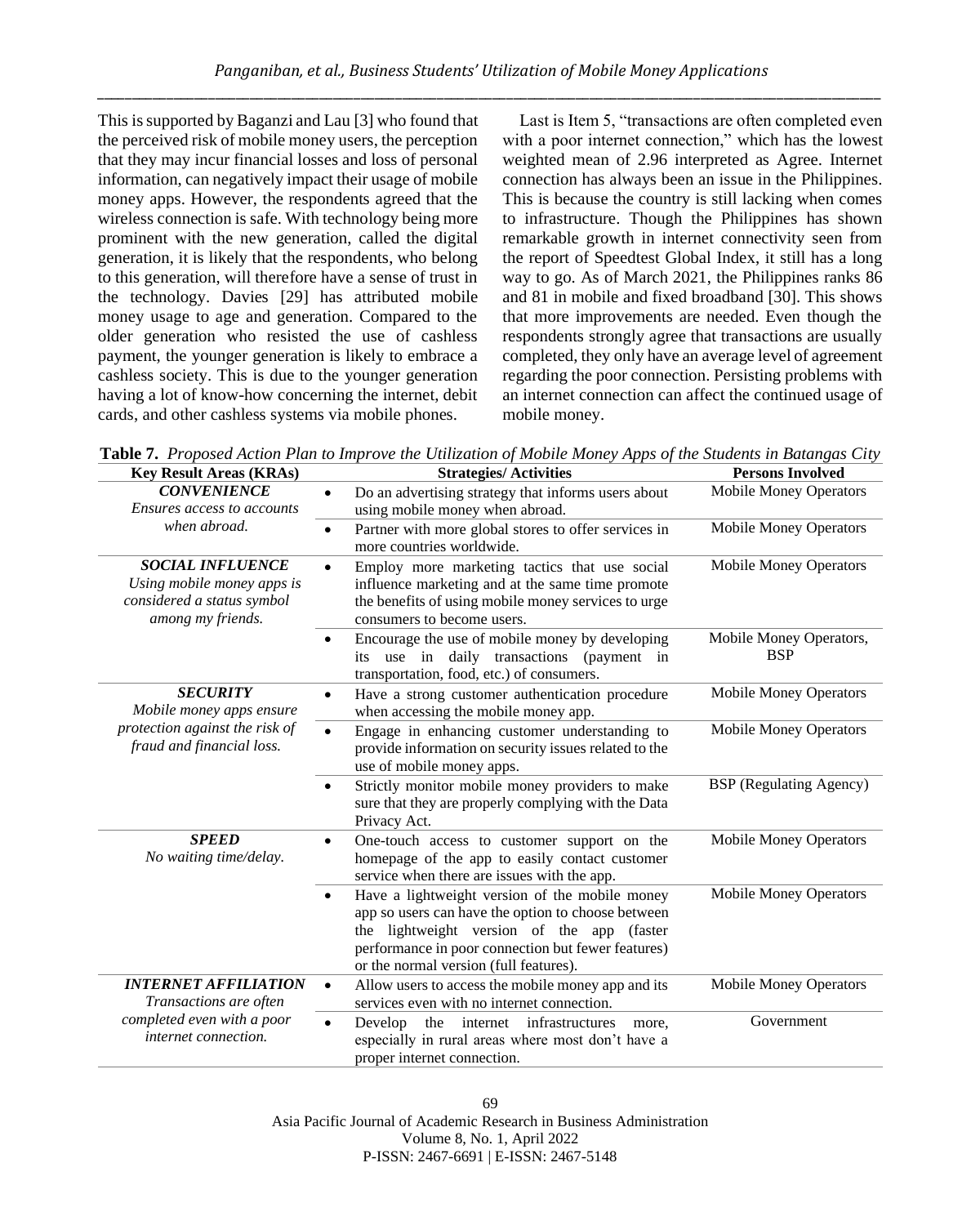#### **CONCLUSION AND RECOMMENDATION**

Based on the findings of study, the following conclusions were drawn. Most of the respondents are female, 3rd-year BSBA students having an average annual income of PHP 40,000 and below, favored GCash, learned about the services from friends, send/received money from family members, friends, workmates, or other acquaintances for regular support/allowance as transaction/reason for using mobile money apps. The respondents signify a high level of agreement on speed and convenience, while they generally agreed on social influence, security, and internet affiliation as factors affecting the utilization of mobile money apps. It was observed that there were significant differences in responses on factors affecting the utilization of mobile money apps (convenience, social influence, security, speed, and internet affiliation) when grouped according to profile. Males have a greater assessment of social influence and internet affiliation. BSA students have a greater assessment of security while BSCA students are of internet affiliation. Students whose average annual family income was  $250,000 -$ 499,999 have a greater assessment of convenience and speed. On the other hand, those students whose average annual family income was 60,000 to 99,999 are greatly affected by social influence. Also, it was observed that students who deposit money/withdraw money have a greater assessment of convenience, social influence, security, and internet affiliation. A proposed action plan to improve the utilization of mobile money apps of the students in Batangas City was formulated.

The following recommendations were formulated to contribute to the studies that are of the same field or scope. Existing mobile money providers may consider innovating more cost-effective services to further enhance the mobile money user experience. The government and telecommunication operators may exert efforts to enhance the usage of mobile money apps by strengthening Internet networks. Other mobile money providers may expand their range of products and services to increase their ability to compete. Incentives, promos, and discounts can contribute to attracting users and potential users. From a technical standpoint, it is significant developing stronger solutions such as laws and amendments for mobile money app systems to be as secure as possible. Mobile money providers may further understand the financial profile of the users to designate more effective marketing and demand for service offerings. In collaboration with the government, mobile money providers may produce additional services to encourage users to save and invest. The proposed action plan may be used for further discussion and assessment of the utilization of mobile money apps. Future researchers may attempt to show how efficient the mobile money apps are in different cultures and geographical settings to incorporate diverse responses. This study is conducted through descriptive statistics hence, the researchers recommend that inferential statistics, such as multiple regression analysis, be used for further research.

**REFERENCES** 

- [1] Schellhase, J., & Garcia, A. (2019). *FinTech in the Philippines: Assessing the State of Play*. Retrieved fro[m https://milkeninstitute.org/](https://milkeninstitute.org/)
- [2] Massally, K. N., Ricart, R. M., Bambawale, M., Totapally, S., & Bhandari, V. (2019). *The State of Digital Payments in the Philippines*. Retrieved from [https://responsiblefinanceforum.org](https://responsiblefinanceforum.org/wpcontent/uploads/2020/02/The_State_of_Digital_Payments_in_the_Philip%20pines-Feb20.pdf)
- [3] Baganzi, R. and Lau, A. K. W. (2017). Examining trust and risk in mobile money acceptance in Uganda*. Sustainability*, 9(12), 2233; https://doi.org/10.3390/su9122233
- [4] Koloseni, D. and Mandari, H. (2017). *Why Do Mobile Money Users Keep Increasing? Investigating the Continuance Usage of Mobile Money Services in Tanzania.* Journal of International Technology and Information Management: 26(2) Article 6. Retrieved from

<https://scholarworks.lib.csusb.edu/jitim/vol26/iss2/6>

- [5] Chaves, S.M., Iturralde, E., King, N.M., Mate, M.C., & Riano, J.C., Rosendo, R.J. (2019*). Industry Study of Electronic Money.* Technology Management Center, University of the Philippines, Diliman, (Masteral Thesis) 10.13140/RG.2.2.18567.21925
- [6] Chern, Y.X., Kong, S.Y., Lee, V.A., Lim, S.Y., & Ong, C.P. (2018). *Moving into Cashless Society: Factors Affecting Adoption of E-wallet.* [http://eprints.utar.edu.my/3089/1/fyp\\_BF\\_2018\\_CY](http://eprints.utar.edu.my/3089/1/fyp_BF_2018_CYX.pdf) [X.pdf](http://eprints.utar.edu.my/3089/1/fyp_BF_2018_CYX.pdf)
- [7] Babbie, Earl R. *The Practice of Social Research.* 12th ed. Belmont, CA: Wadsworth Cengage, 2010; Muijs, Daniel. Doing Quantitative Research in Education with SPSS. 2nd edition. London: SAGE Publications, 2010.
- [8] Dudovskiy, J. (2015). *Business Research Methodology.* Retrieved from researchmethodology.net
- [9] Grover, P., Kar, A.K., Janssen, M., & Ilavarasan, P.V. (2019). Perceived usefulness, ease of use, and user

Asia Pacific Journal of Academic Research in Business Administration Volume 8, No. 1, April 2022 P-ISSN: 2467-6691 | E-ISSN: 2467-5148

<sup>70</sup>